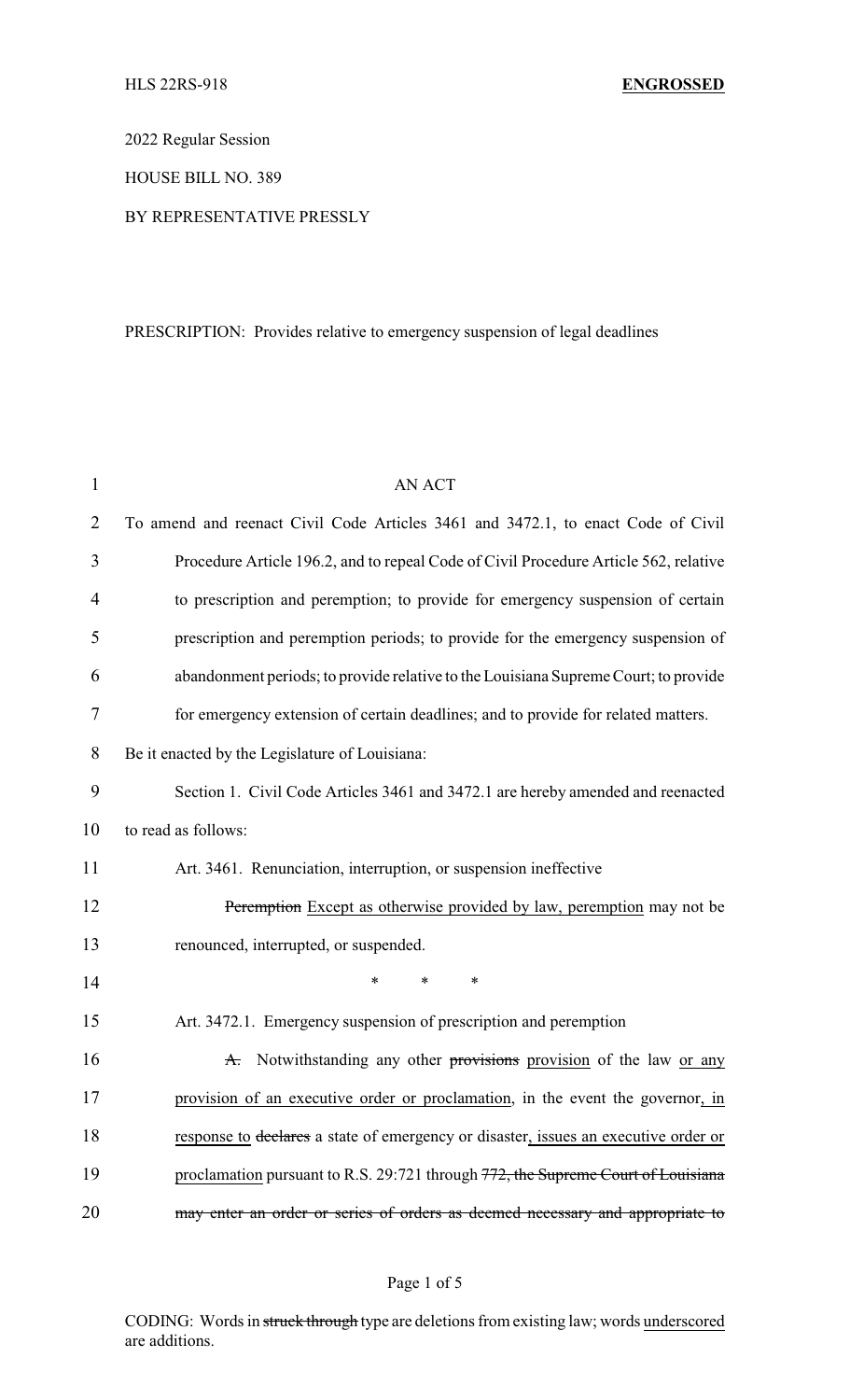| 1              | suspend all prescriptive and peremptive periods for a period of time not to exceed      |
|----------------|-----------------------------------------------------------------------------------------|
| $\overline{2}$ | ninety days. Thereafter, should the need for continuing suspension be necessary to      |
| 3              | preserve access to the courts, the governor may issue executive orders as deemed        |
| 4              | appropriate. The period of suspension authorized by the provisions of this Article      |
| 5              | shall terminate upon the earlier of an order of the Supreme Court of Louisiana or       |
| 6              | upon termination of the declared state of disaster or emergency. Nothing in this        |
| 7              | Article limits the authority of the governor or the legislature to act in accordance    |
| 8              | with its authority 775 that purports to suspend or extend liberative prescriptive or    |
| 9              | peremptive periods in all or part of the state, the executive order or proclamation     |
| 10             | shall have the effect of suspending only those liberative prescriptive or peremptive    |
| 11             | periods that would have otherwise accrued during the period of time specified in the    |
| 12             | order or proclamation or, if no period of time is specified, during the duration of the |
| 13             | effectiveness of the executive order or proclamation. Upon the termination of the       |
| 14             | period of suspension, liberative prescription or peremption commences to run again      |
| 15             | and accrues upon the earlier of thirty days after the expiration of the period of       |
| 16             | suspension or in accordance with the period of time as calculated pursuant to Article   |
| 17             | 3472.                                                                                   |
| 18             | B. The right to file any pleading subject to the suspension as provided by              |
| 19             | Paragraph A of this Article shall terminate sixty days after the termination of the     |
| 20             | suspension as provided by Paragraph A of this Article.                                  |
| 21             | Section 2. Code of Civil Procedure Article 196.2 is hereby enacted to read as           |
| 22             | follows:                                                                                |
| 23             | Art. 196.2. Power of Supreme Court to extend deadlines during emergencies               |
| 24             | In the event that the governor declares a state of emergency or disaster                |
| 25             | pursuant to R.S. 29:721 through 775, the Supreme Court of Louisiana, rather than        |
| 26             | the governor, may issue orders suspending or extending deadlines applicable to legal    |
| 27             | proceedings in courts, including periods of time applicable for abandonment of          |
| 28             | actions, in all or part of the state of Louisiana. A court order suspending or          |
| 29             | extending deadlines applicable to legal proceedings in courts shall have the effect of  |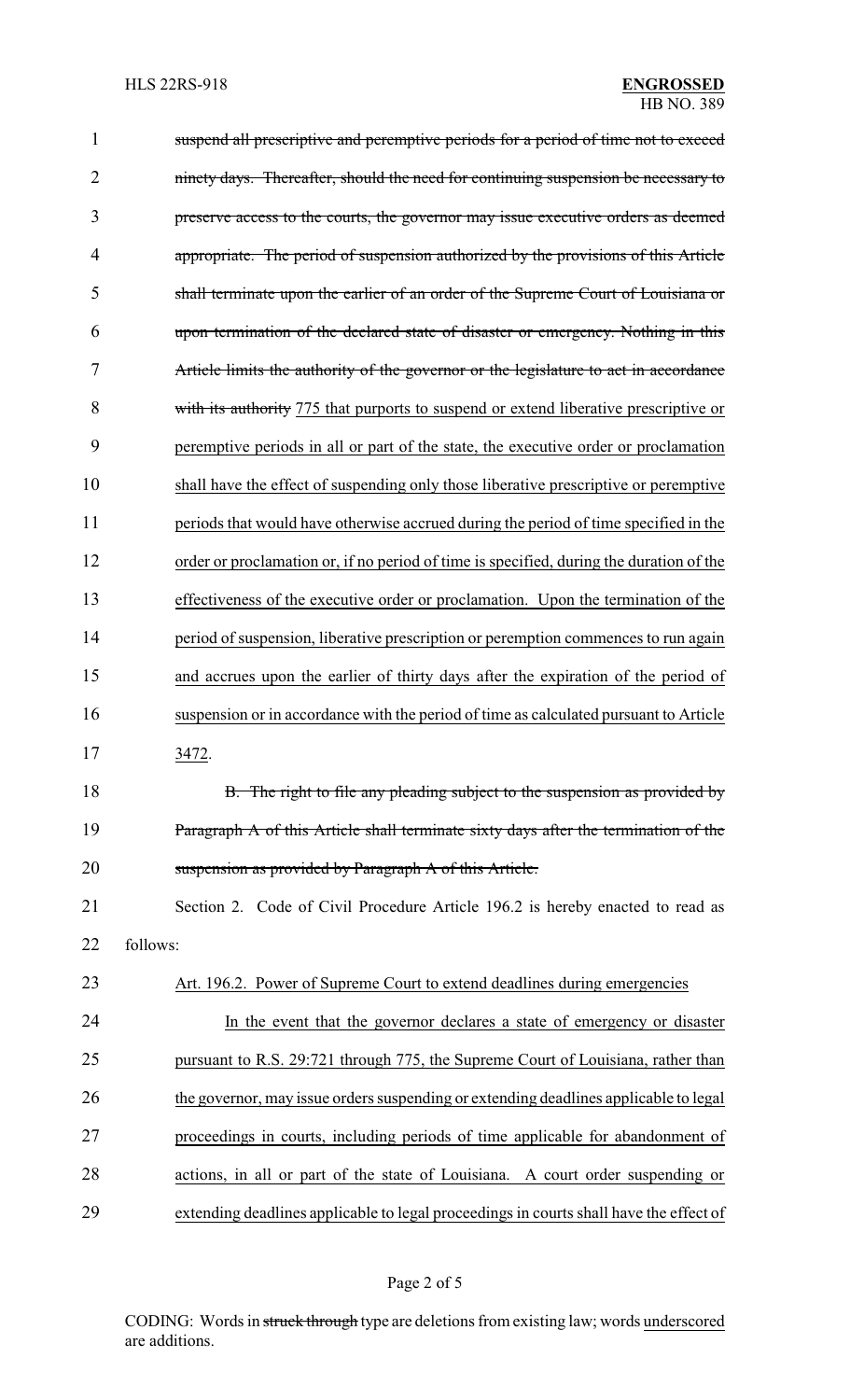| $\mathbf{1}$   | extending only those deadlines that would have otherwise run during the period of       |
|----------------|-----------------------------------------------------------------------------------------|
| $\overline{2}$ | time specified in the order. After the period of suspension or extension has expired,   |
| 3              | a party shall have an amount of time as specified in the court order to file any        |
| $\overline{4}$ | pleading affected by the suspension or extension. If no amount of time is specified,    |
| 5              | a party shall have thirty days after the period of suspension or extension has expired. |
| 6              | Section 3. Code of Civil Procedure Article 562 is hereby repealed in its entirety.      |
|                |                                                                                         |

## **DIGEST**

The digest printed below was prepared by House Legislative Services. It constitutes no part of the legislative instrument. The keyword, one-liner, abstract, and digest do not constitute part of the law or proof or indicia of legislative intent. [R.S. 1:13(B) and 24:177(E)]

| HB 389 Engrossed | 2022 Regular Session | Pressly |
|------------------|----------------------|---------|
|------------------|----------------------|---------|

**Abstract:** Provides relative to periods of prescription, peremption, and abandonment during declared emergencies or disasters.

Present law (C.C. Art. 3447) provides that liberative prescription is a mode of barring actions as a result of inaction for a period of time.

Present law (C.C. Art. 3458) provides that peremption is a period of time fixed by law for the existence of a right. Present law provides that unless timely exercised, the right is extinguished upon the expiration of the peremptive period.

Present law (C.C. Art. 3467) provides that prescription runs against all persons unless legislation establishes an exception.

Present law (C.C. Art. 3461) provides that peremption may not be renounced, interrupted, or suspended.

Proposed law changes present law and adds that the law may provide exceptions to present law.

Present law (C.C. Art. 3472.1) provides for the emergency suspension of prescription and peremption in the event that the governor declares a state of emergency or disaster pursuant to present law (R.S. 29:721-772; La. Homeland Security and Emergency Assistance and Disaster Act, National Guard Mutual Assistance Counter-Drug Activities Compact, and La. Health Emergency Powers Act).

Present law provides that if the governor declares a state of emergency or disaster, the La. Supreme Court may suspend all prescriptive and peremptive periods for up to 90 days.

Present law provides for continuing suspensions.

Present law provides that the suspension period will terminate upon the earlier of a supreme court order or termination of the declared state of emergency or disaster. Present law provides that the right to file any pleading subject to the suspension as provided in present law shall terminate 60 days after the suspension terminates.

Proposed law changes present law and provides that if the governor declares a state of emergency or disaster and issues an order that suspends or extends the liberative prescriptive

#### Page 3 of 5

CODING: Words in struck through type are deletions from existing law; words underscored are additions.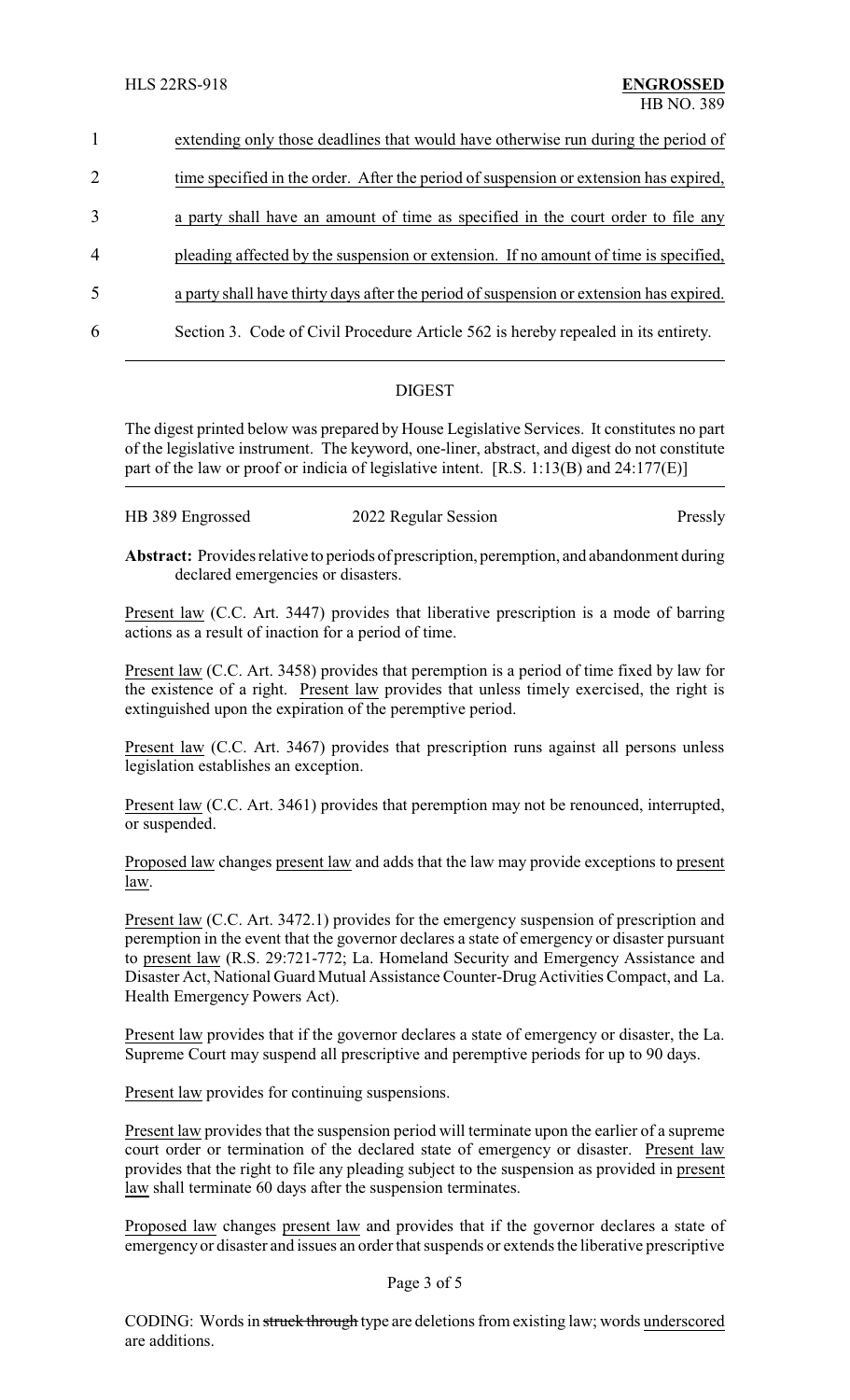and peremption periods, the executive order or proclamation shall have the effect of suspending only those liberative prescriptive or peremptive periods that would have otherwise accrued during the time specified in the order or duration of the order's effectiveness.

Proposed law provides that when the suspension period terminates, liberative prescription or peremption commences to run again and accrues upon the earlier of 30 days after the expiration of the period of suspension or in accordance with time as calculated in present law (C.C. Art. 3472).

Present law (C.C. Art. 3472) provides that a period of suspension is not counted toward the accrual of prescription. Present law provides that prescription commences to run again upon the termination of the period of suspension.

Proposed law (C.C.P. Art. 196.2) provides that when the governor declares a state of emergency or disaster pursuant to present law (R.S. 29:721-775), the supreme court, rather than the governor, may suspend or extend deadlines applicable to legal proceedings in court, including abandonment of actions.

Present law (C.C.P. Art. 561) provides that an action is abandoned when the parties fail to take any step in its prosecution or defense in the trial court for three years. An appeal is abandoned when parties fail to take any step in its prosecution or disposition or disposition for the period provided in the rules of the appellate court.

Proposed law (C.C.P. Art. 196.2) provides that the suspension or extension of deadlines applicable to legal proceedings shall only extend deadlines applicable to legal proceedings that would have otherwise run during the period of time in the order. After the suspension or extension period has expired, a party shall have an amount of time as specified in the court order to file any pleading affected by the suspension or extension. Proposed law provides that if no amount of time is specified, the parties shall have 30 days after the period has expired.

Present law (C.C.P. Art. 562) provides that when the governor declares a state of emergency or disaster pursuant to present law (R.S. 29:721-775) the supreme court may suspend the period of abandonment for a period of time not to exceed 90 days. Present law provides for continuing suspensions.

Present law provides that the suspension period will terminate upon the earlier of a supreme court order or termination of the declared state of emergency or disaster. Present law provides that the right to file any pleading subject to the suspension as provided in present law shall terminate 60 days after the suspension terminates.

Proposed law repeals present law.

(Amends C.C. Arts. 3461 and 3472.1; Adds C.C.P. Art. 196.2; Repeals C.C.P. Art. 562)

Summary of Amendments Adopted by House

- The Committee Amendments Proposed by House Committee on Civil Law and Procedure to the original bill:
- 1. Change that suspended liberative prescription or peremptive periods recommence to run again during the time specified in the order or proclamation or, if no specified time, from 10 days to 30 days after the executive order or proclamation was issued.